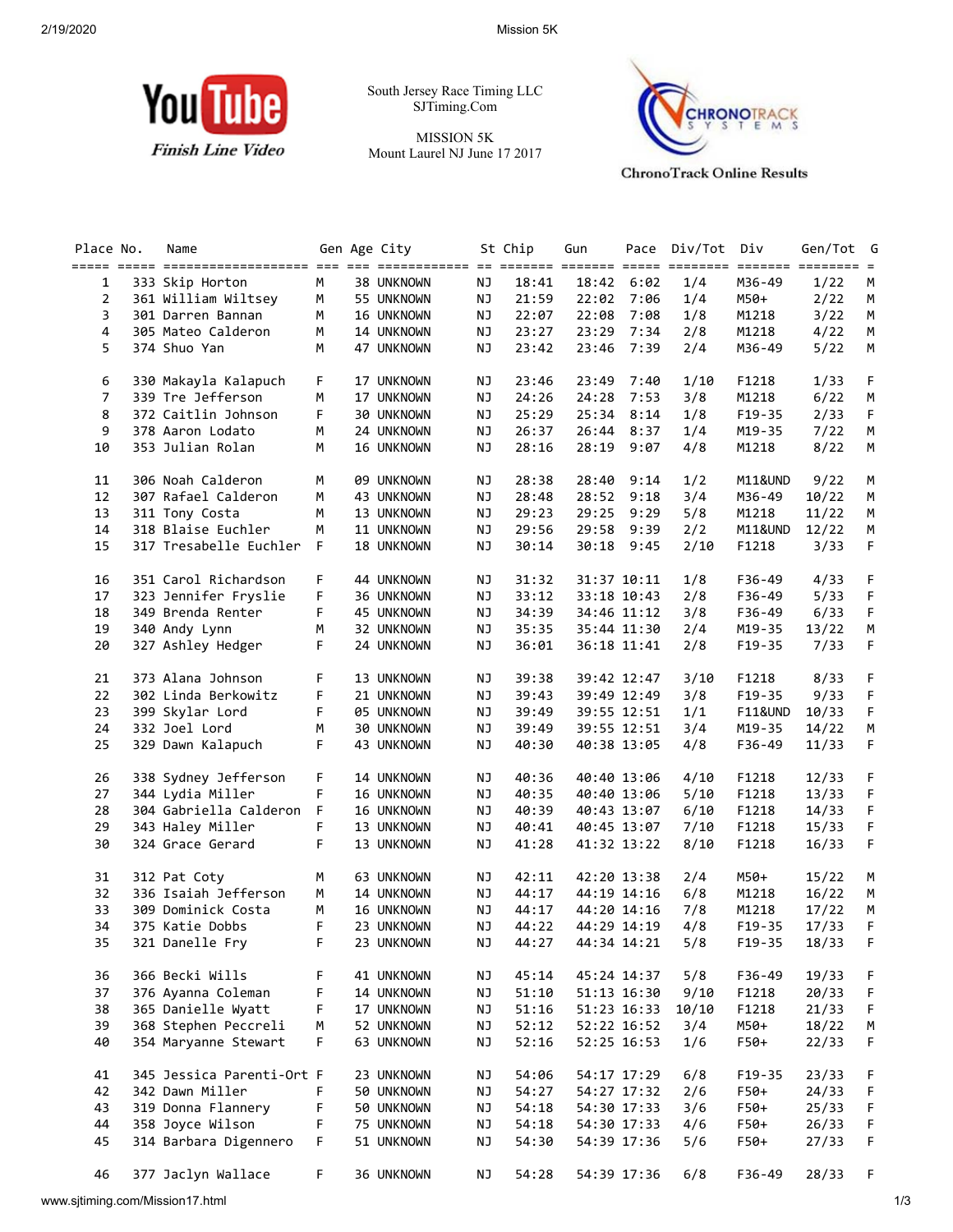2/19/2020 Mission 5K 47 310 Tina Costa F 48 UNKNOWN NJ 55:34 55:48 17:58 7/8 F36-49 29/33 F 48 335 Deana Jefferson F 47 UNKNOWN NJ 55:50 55:50 17:59 8/8 F36-49 30/33 F 49 356 Isaiah Tores M 16 UNKNOWN NJ 56:18 56:22 18:09 8/8 M1218 19/22 M 50 337 Roland Jefferson M 49 UNKNOWN NJ 56:43 56:58 18:20 4/4 M36-49 20/22 M 51 348 Shelby Ramirez F 25 UNKNOWN NJ 59:20 59:38 19:12 7/8 F19-35 31/33 F 52 347 Anthony Ramirez M 34 UNKNOWN NJ 59:21 59:38 19:12 4/4 M19-35 21/22 M 53 369 Mike Perry M 56 UNKNOWN NJ 1:02:05 1:02:25 20:06 4/4 M50+ 22/22 M 54 371 Jessica Perry F 32 UNKNOWN NJ 1:02:04 1:02:25 20:06 8/8 F19-35 32/33 F 55 370 Clara Perry F 57 UNKNOWN NJ 1:02:06 1:02:27 20:06 6/6 F50+ 33/33 F



**Award Listings** 

## MISSION 5K 5K AGE-GROUP RESULTS

MALE AGE GROUP: 1 - 11 (2 WINNERS)

|                | Place O'All No. |                | Name                                      | Age City                 |           | St Time |
|----------------|-----------------|----------------|-------------------------------------------|--------------------------|-----------|---------|
| 1              | 10              |                | 306 Noah Calderon                         |                          | NJ 1      | 28:40   |
| $\overline{2}$ | 13              |                | 318 Blaise Euchler                        | 09 UNKNOWN<br>11 UNKNOWN | NJ 1      | 29:58   |
|                |                 |                |                                           |                          |           |         |
|                |                 |                | FEMALE AGE GROUP: 1 - 11 (2 WINNERS)      |                          |           |         |
|                | Place O'All No. |                | Name                                      | Age City                 |           | St Time |
|                |                 |                |                                           |                          |           |         |
| $\mathbf{1}$   | 22              |                | 399 Skylar Lord                           | 05 UNKNOWN               | <b>NJ</b> | 39:55   |
|                |                 |                |                                           |                          |           |         |
|                |                 |                | MALE AGE GROUP: 12 - 18 (2 WINNERS)       |                          |           |         |
|                | Place O'All No. |                | Name                                      | Age City 5t Time         |           |         |
|                |                 |                |                                           |                          |           |         |
| 1              |                 | $2^{\circ}$    | 301 Darren Bannan                         | 16 UNKNOWN               | NJ        | 22:08   |
| $\overline{2}$ |                 | 3 <sup>7</sup> | 305 Mateo Calderon                        | 14 UNKNOWN               | NJ        | 23:29   |
| 3              | 6               |                | 339 Tre Jefferson                         |                          |           | 24:28   |
| 4              | 9               |                | 353 Julian Rolan                          | 17 UNKNOWN<br>16 UNKNOWN | NJ<br>NJ  | 28:19   |
| 5              | 12              |                | 311 Tony Costa                            | 13 UNKNOWN               | <b>NJ</b> | 29:25   |
|                |                 |                | FEMALE AGE GROUP: 12 - 18 (2 WINNERS)     |                          |           |         |
|                | Place O'All No. |                | Name                                      | Age City 5t Time         |           |         |
|                |                 |                |                                           |                          |           |         |
| 1              | 5               |                | 330 Makayla Kalapuch                      | 17 UNKNOWN               | NJ        | 23:49   |
| $\overline{2}$ | 14              |                | 317 Tresabelle Euchler 18 UNKNOWN         |                          |           |         |
|                |                 |                |                                           |                          | NJ        | 30:18   |
| 3              | 20              |                | 373 Alana Johnson                         | 13 UNKNOWN               |           | 39:42   |
| 4              | 25              |                | 338 Sydney Jefferson 14 UNKNOWN           |                          | NJ<br>NJ  | 40:40   |
| 5              | 26              |                | 344 Lydia Miller                          | 16 UNKNOWN               | NJ 1      | 40:40   |
|                |                 |                | MALE AGE GROUP: 19 - 35 (2 WINNERS)       |                          |           |         |
|                | Place O'All No. |                | Name                                      | Age City                 |           | St Time |
|                |                 |                |                                           |                          |           |         |
| 1              | 8               |                | 378 Aaron Lodato                          | 24 UNKNOWN               | NJ        | 26:44   |
| $\overline{2}$ | 18              |                |                                           |                          | <b>NJ</b> | 35:44   |
| 3              | 23              |                | 340 Andy Lynn 32 UNKNOWN<br>332 Joel Lord | 30 UNKNOWN               | NJ 1      | 39:55   |
| 4              | 51              |                | 347 Anthony Ramirez 34 UNKNOWN            |                          | NJ        | 59:38   |

| Place O'All No. |  | Name                    | Age City   | St Time  |
|-----------------|--|-------------------------|------------|----------|
|                 |  |                         |            |          |
|                 |  | 7 - 372 Caitlin Johnson | 30 UNKNOWN | NJ 25:34 |